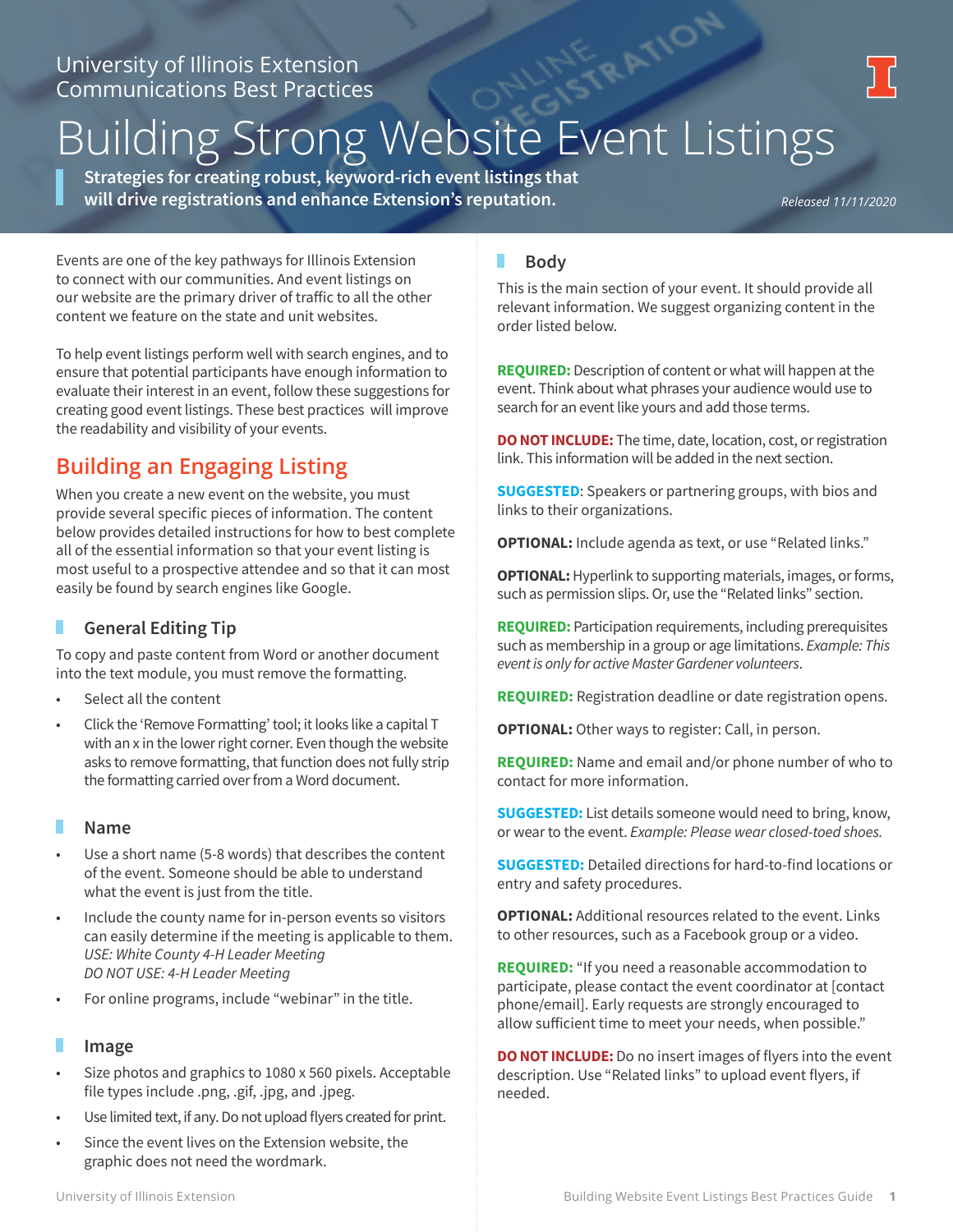# **Location**

**In person:** Use the exact physical address of the event. If the event is at a specific location, such as the Farm Bureau office or the Jones County Extension office, include the name of the building in the address.

**Virtual:** Use "online" if the event will be delivered virtually. Do not use "anywhere internet is available," "webinar," or "Zoom link."

# **Dates**

**Single date event:** Select the date and year.

**Consecutive events**: If an event is more than one day consecutively, such as Monday to Thursday, use the start date and the final date. Note: Consecutive events will not stay on the calendar view past the first date.

**Non-consecutive events:** If an event takes place across multiple, nonconsecutive days, such as every Wednesday for four weeks, **always create a new event for each date**. If participants need to register before the first date to participate in later days, remove the registration link from subsequent dates and list the requirements in the description.

Building events like this is important because it shows stakeholders we have a lot of events going on and increases our placement in search engine results.

## **Time**

The event node instructions "*Please format as closely to this as possible: 6:00 PM - 7:00 PM"* are incorrect. Please follow the formatting instructions outlined below.

Format the date as follows:

- 2 3 PM (Do not use AM or PM twice)
- 11:30 AM 1 PM (Do not use :00)
- Noon 4 PM (Use noon, not 12 PM)
- Include an expected end time
- Add CT for central time if there is an expectation that people in other time zones may attend.

Please note that this formatting is different than AP Style used in media releases. This is the preferred formatting style for online event directories.

## **Event fee**

- List only the dollar amount without cents. *Example: \$5 not \$5.00.*
- If the event is free, leave the field blank.

#### **Related link** ٠

This is the preferred location to add a registration link.

- **• Line 1:** Add the URL.
- **• Line 2:** Use "Register Online" for the title of the button.

You may also add links to related materials, such as brochures, photo releases, health forms, reading assignments, or partner organizations. Keep the resource titles brief.

If you add links to materials here, do not duplicate them in the description.

#### п **Share with group**

**Event has statewide appeal and access:** Prepare the event and save, then notify the state communication team to have the event shared with other units.

**Event has regional appeal and access:** You may select up to five units to share. This will likely be neighboring units. Notify units you have shared an event opportunity with them.

#### **Keywords** П

It is important that you enter at least one website keyword so people can find similar content to your event. Keywords may only be selected from a pre-populated list.

The keywords list is available at **[extension.illinois.edu/commit/website-keywords](https://extension.illinois.edu/commit/website-keywords)**.

## **Program area**

Select the program area(s) affiliated with this event.

## **Event Postponement or Cancellation**

If an event needs to be canceled, we recommended using this status rather than deleting the event listing. If a prospective participant has previously found the event description on your page and they come back to double-check the details but can't find the event description, it will likely generate confusion for the public and phone calls to your office.

Use this setting to select a postponed or canceled status, if needed. Although this tool was useful at the beginning of the COVID-19 stay-at-home order, it should be used rarely now. A good example of how it can be used now is for an outside event that may need to be postponed for inclement weather.

Note that the proper spelling is "canceled" not "cancelled."